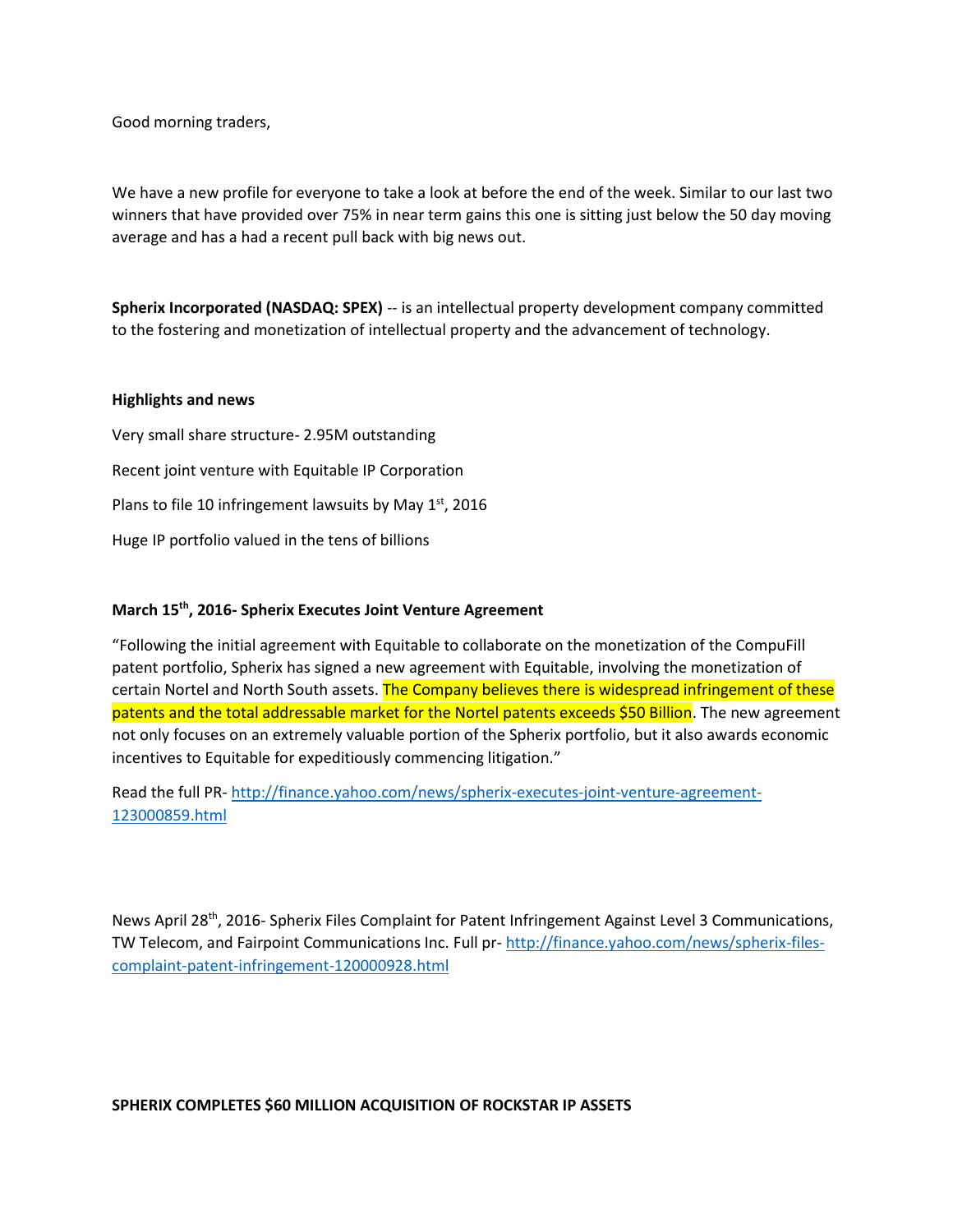Spherix recently completed a \$60 million acquisition of IP assets from globally recognized technology innovator, Rockstar Consortium.

Rockstar's IP leadership is based on technology it acquired for over \$4.5 billion from the famed Nortel Networks.

Nortel and its acquired companies spent over \$30 billion dollars between 1995 and 2009 and employed more than 10,000 R&D employees at numerous sites including Ottawa, Massachusetts, Texas, California and Ireland. These employees made up a dynamic and rich research organization that excelled in innovation and the development of new technology, some of which often found its way into industry standards.

This portfolio covers numerous aspects of access, switching, routing, optical and voice communication network devices.

Rockstar had never sold any assets to another public company.Rockstar is Spherix's largest shareholder.

## **PATENTS ACQUIRED FROM ROCKSTAR - MARKET OPPORTUNITY**

The patents in this portfolio cover a large set of products in the telecom and networking area, spanning the range from access to core, from enterprise to service provider and from the application layer to underlying transport. There are standards related patents and those that will be found in the product implementations of various vendors. Rockstar estimates that the Total Addressable Market was over \$20 Billion dollars in 2013.

The portfolio is made up of 37 families composed of a total of 101 patents and patent applications. The portfolio is predominantly composed of US assets including 45 granted patents and 13 pending applications. Ten families have foreign counterparts made up of 34 granted foreign patents (primarily in Germany, France and Great Britain) and 8 foreign applications.

The chart is currently flirting with the 50DMA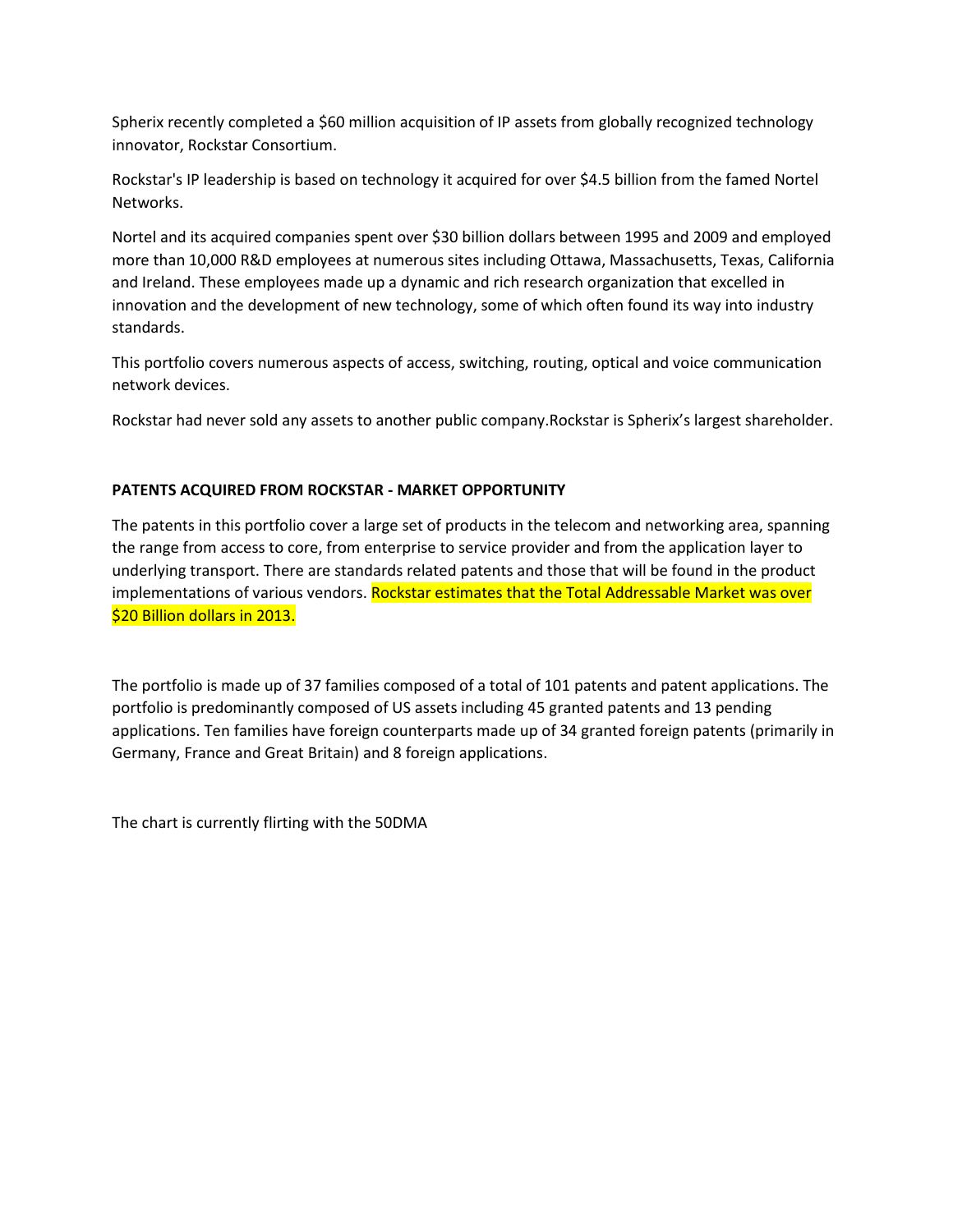

SPEX has some serious IP and could be a homerun in the near and long term. We will be back with more in the morning. Note\* the share count is low and this one could move fast.

The Team

DISCLAIMER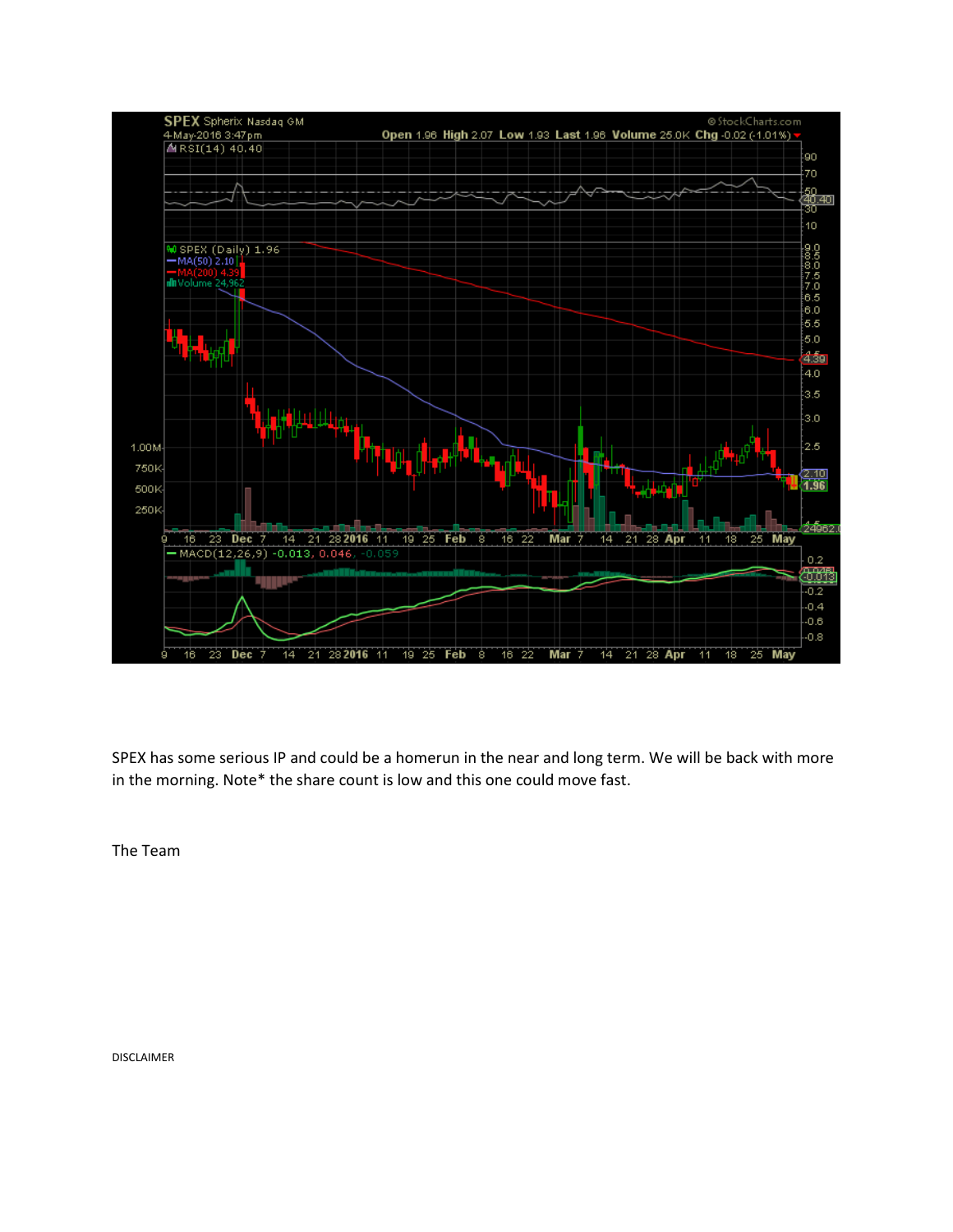Broad Street Alerts is a wholly owned subsidiary of Small Cap Specialists LLC, herein referred to as SCS LLC.

Our reports/releases are a commercial advertisement and are for general information purposes ONLY. We are engaged in the business of marketing and advertising companies for monetary compensation. Never invest in any stock featured on our site or emails unless you can afford to lose your entire investment. The disclaimer is to be read and fully understood before using our services, joining our site or our email/blog list as well as any social networking platforms we may use.

PLEASE NOTE WELL: SCS LLC and its employees are not a Registered Investment Advisor, Broker Dealer or a member of any association for other research providers in any jurisdiction whatsoever.

Release of Liability: Through use of this website viewing or using you agree to hold SCS LLC, its operators owners and employees harmless and to completely release them from any and all liability due to any and all loss (monetary or otherwise), damage (monetary or otherwise), or injury (monetary or otherwise) that you may incur. The information contained herein is based on sources which we believe to be reliable but is not guaranteed by us as being accurate and does not purport to be a complete statement or summary of the available data. SCS LLC encourages readers and investors to supplement the information in these reports with independent research and other professional advice. All information on featured companies is provided by the companies profiled, or is available from public sources and SCS LLC makes no representations, warranties or guarantees as to the accuracy or completeness of the disclosure by the profiled companies. None of the materials or advertisements herein constitute offers or solicitations to purchase or sell securities of the companies profiled herein and any decision to invest in any such company or other financial decisions should not be made based upon the information provide herein. Instead SCS LLC strongly urges you conduct a complete and independent investigation of the respective companies and consideration of all pertinent risks. Readers are advised to review SEC periodic reports: Forms 10-Q, 10K, Form 8-K, insider reports, Forms 3, 4, 5 Schedule 13D. SCS LLC is compliant with the Can Spam Act of 2003. SCS LLC does not offer such advice or analysis, and SCS LLC further urges you to consult your own independent tax, business, financial and investment advisors. Investing in micro-cap and growth securities is highly speculative and carries and extremely high degree of risk. It is possible that an investor's investment may be lost or impaired due to the speculative nature of the companies profiled.

The Private Securities Litigation Reform Act of 1995 provides investors a 'safe harbor' in regard to forward-looking statements. Any statements that express or involve discussions with respect to predictions, expectations, beliefs, plans, projections, objectives, goals, assumptions or future events or performance are not statements of historical fact may be "forward looking statements". Forward looking statements are based on expectations, estimates, and projections at the time the statements are made that involve a number of risks and uncertainties which could cause actual results or events to differ materially from those presently anticipated. Forward looking statements in this action may be identified through use of words such as "projects", "foresee", "expects", "will", "anticipates", "estimates", "believes", "understands", or that by statements indicating certain actions & quote; "may", "could", or "might" occur. Understand there is no guarantee past performance will be indicative of future results.

In preparing this publication, SCS LLC has relied upon information supplied by its customers, publicly available information and press releases which it believes to be reliable; however, such reliability cannot be guaranteed. Investors should not rely on the information contained in this website. Rather, investors should use the information contained in this website as a starting point for doing additional independent research on the featured companies. SCS LLC has been compensated fifteen thousand dollars cash via bank wire by star media llc for a two day investor relations campaign of SPEX. We do not hold any positions in SPEX. Advertisements on this website are believed to be reliable, however, SCS LLC and its owners, affiliates, subsidiaries, officers, directors, representatives and agents disclaim any liability as to the completeness or accuracy of